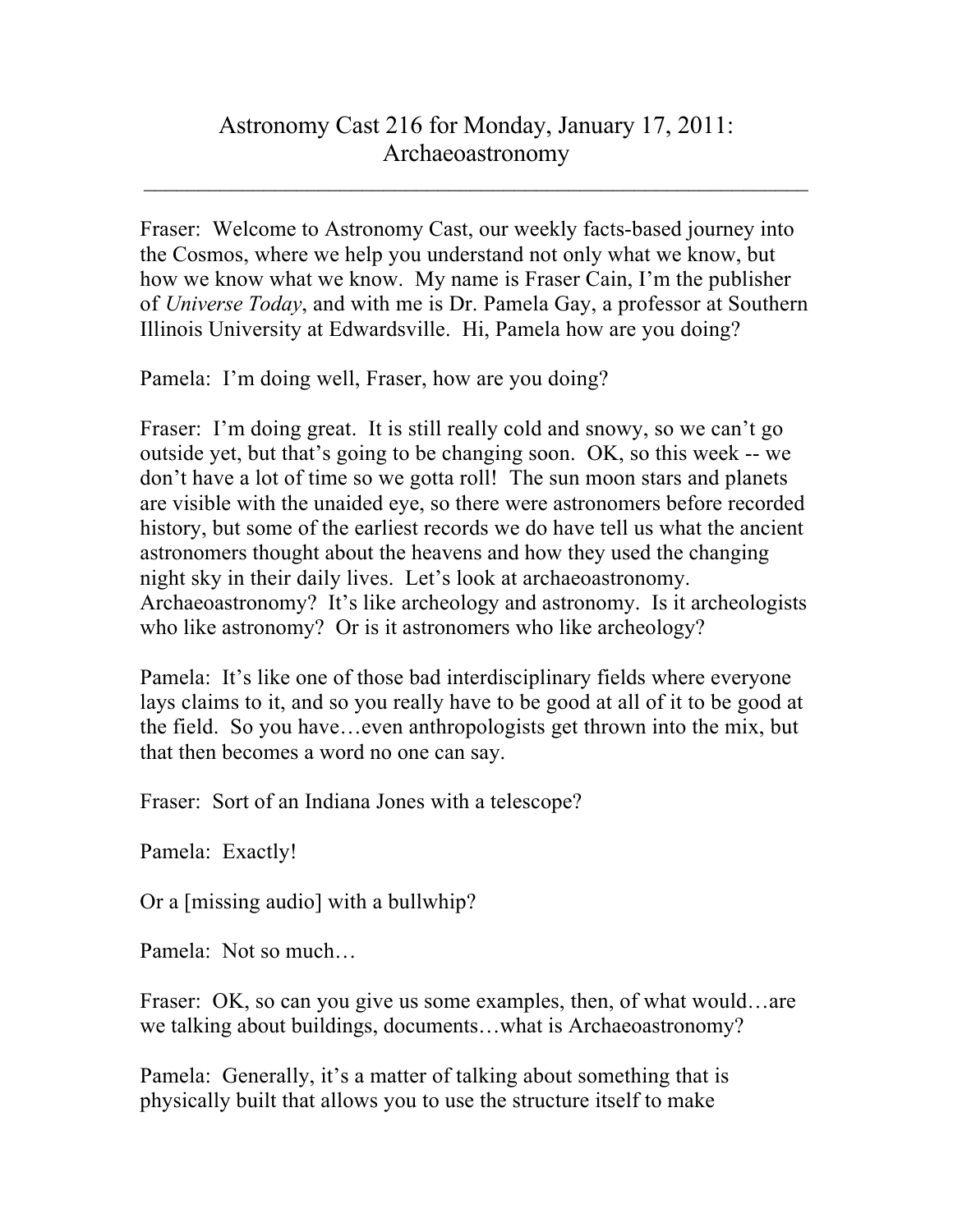predictions to make measurements about sky phenomena, so the classic examples are the "spiral and dagger" that is seen near Chaco Canyon in the American southwest. This is a place where sunlight passing between two rocks makes a dagger of light that, on different special days of the year, either appears just beside a spiral on one side or the other, or pierces it directly through the center. And these alignments only occur on the solstices and equinoxes.

Fraser: Oh, but this isn't a natural structure. Some hard-working rock chisellers went out and actually figured out the math, lined things up and then cut the holes.

Pamela: This is actually probably something that required even more patience than that -- where someone noticed, "Hey, these two rocks make this dagger of light. Let's mark in (whatever the Stone Age equivalent of pencil is) the location of that dagger on this equinox, on that equinox (well, the equinoxes will be in the exact same place), on the winter solstice and on the summer solstice…" and then very carefully, once they had figured out where the dagger was on these three extremes of most northern, most southern and central position, let's carve a spiral into the rock to denote *when* those locations occur.

Fraser: I've never seen this, so maybe you could kind of give people a picture of what this…maybe people in the U. S. are more familiar with it, but I've never even seen a picture of this. What does it look like?

Pamela: So, you're looking at a rock, well it's the inside of a cave, and the way the sunlight comes through, there's a spiral pattern carved into the rock, and just like any spiral, there's a central point and then it curves outwards and forms basically – it's round -- and on the winter and summer solstices, the dagger of light appears just touching one edge or the other of the spiral, and then on the equinox (in both equinoxes the sun is in the exact same place), that dagger of light pierces exactly through the center.

Fraser: Wow! So, can you give us some other examples? I mean, there are some pretty famous ones, right? Stonehenge, the Pyramids…

Pamela: Those are the two big ones that everyone points to, and what's interesting about Stonehenge, in particular, is it's an example of where we do archeo-astronomy without having any social context for trying to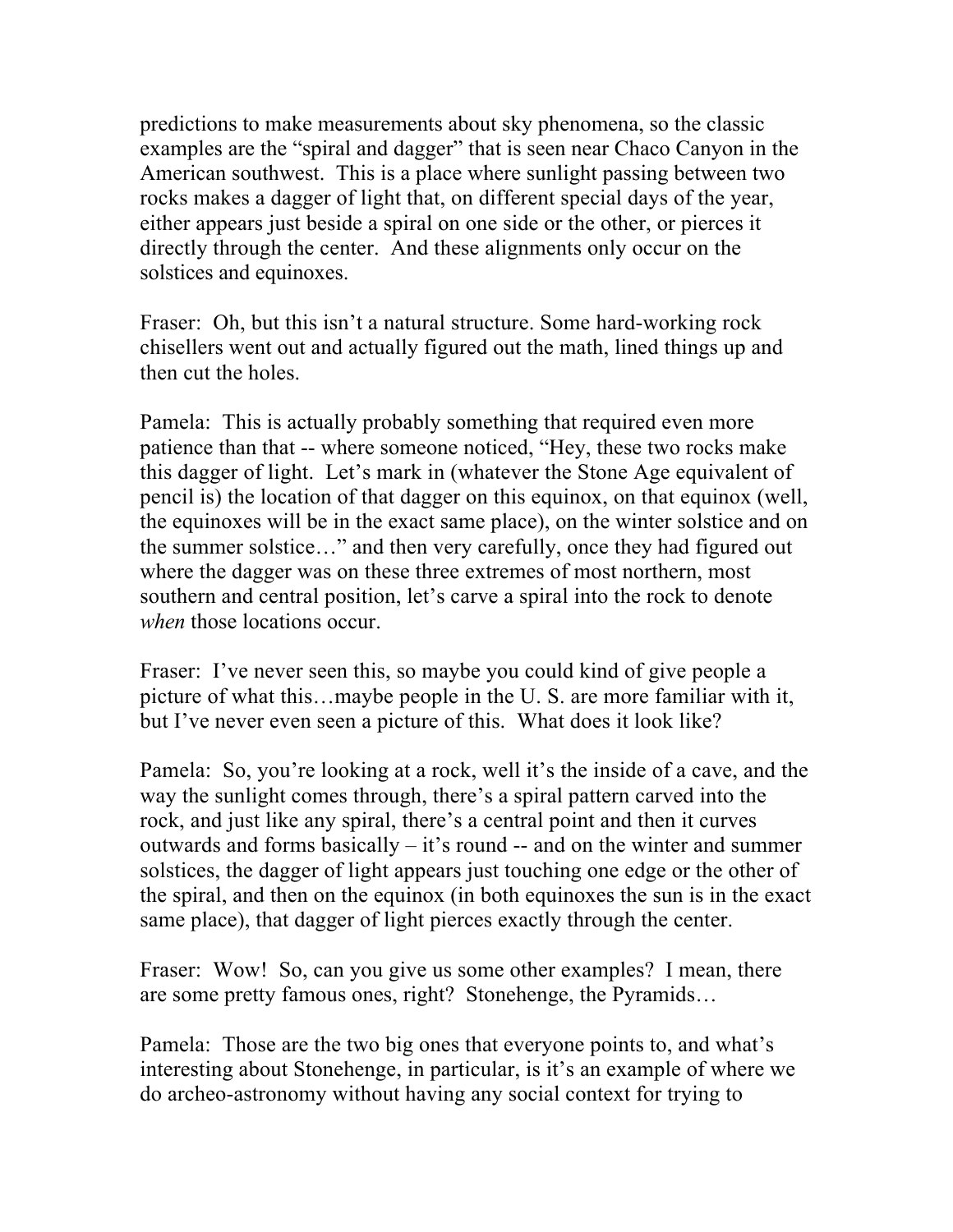understand what we're looking at. Archaeoastronomy…there's two general ways to do it: you either start from, "I have a giant something I don't understand," and you try to find astronomy references within it using statistics, or you start from the, "I know Venus was culturally very important to this society," and you look for references to that particular thing that you know was important. So you're either looking for astronomy within the context of the society, or you're trying to find astronomy to *give* you context to the society. So these are two different ways of doing it, and Stonehenge is the, "Wow! This is kind of awesome! I wonder if it lines up with anything?" and it was very quickly realized that, yes, there are summer solstice alignments with the heel stone in Stonehenge. And people since then have been looking for all the possible alignments you can find between "Stand here, look there -- ah look, there's the sun, a planet, a star…"

Fraser: And so what is the event? If you wanted to go to Stonehenge on the right day and really appreciate its use as an astronomical tool, what day and what would you be seeing?

Pamela: Well, the big day to go to it that everyone goes to it -- and I've been there the day after, but not the day of is the summer solstice -- and this is because of the sun's rising position directly over the heel stone…the place, Stonehenge, is a lot smaller than you think of it. The rocks are huge, the circle is huge, but the place that it's located is wedged between the north-south or east-west, I forget the directions of the highway…it's kind of odd…so you'd be crammed into this area between the two directions of the highway, along with a lot of people who smoke interesting things.

Fraser: Great…

Pamela: …and potentially are dressed as druids or wiccans, and then, of course, you have all the photographers who are there and all the scientists that are there, so it's highly chaotic; but nonetheless it's the kind of thing that, looking at all the photos and being there the day after or the day before, can give you a real appreciation for: "That is a giant well-aligned rock." And make you wonder just how is it that the ancient people were able to do the things that they did.

Fraser: Making sure that rock was lined up with the sun on the summer solstice was clearly very important to them.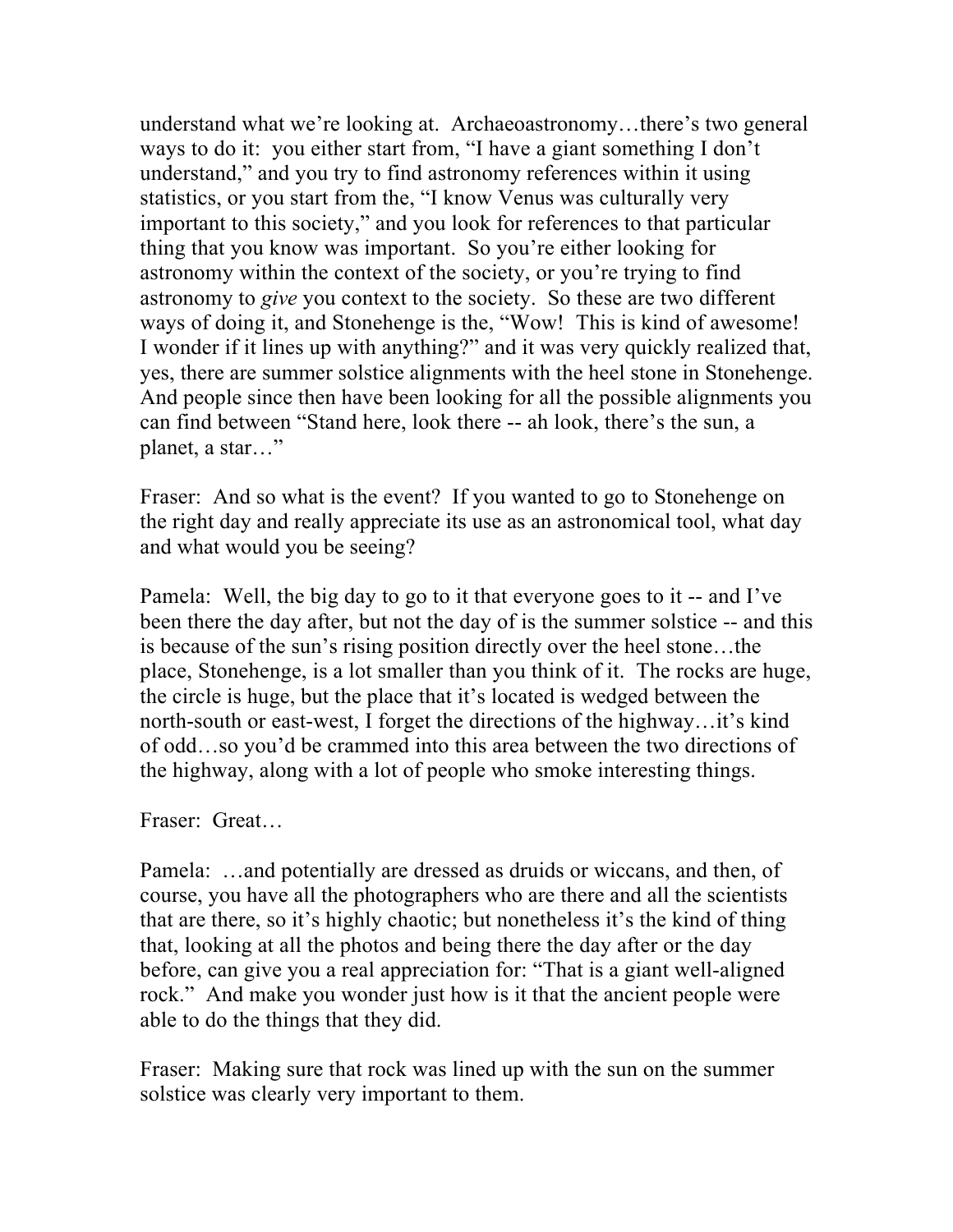Pamela: Right. It's one of these things where we can't even figure out exactly how they moved these rocks. And then the idea of using a system of pulleys, and logs, and rope…basically, you dig a hole dig a hole dig a hole, stand the stone upright in the hole, and once it's standing up, you're looking at leaving the entire village to adjust how it's standing in that hole -- and it's a perfect alignment.

Fraser: So Stonehenge is one great example, and I talked about the Pyramids as well, which is, again, on an even grander scale…

Pamela: And with the Pyramids, it's potentially even a double-alignment. You have, on one hand, the directions of the Pyramids are exactly lined up with the Cardinal points, and this is to within all observable limits of the human eye...

Fraser: Sorry, Cardinal points, what does that mean?

Pamela: North, South, East and West...

Fraser: OK so, what is it – the corners are North, South, East and West?

Pamela: The sides.

Fraser: So if you draw a line from two corners, you'll go North-South, and if you draw a line from the other corners, you'll go East-West?

Pamela: Exactly. So one of the really neat things you can do with the Pyramids is just go to Google maps and type in "Pyramids of Giza," and when you look at them you can see, "Wow! The edges are exactly North-South – exactly East-West!" And then when you look at the 3 pyramids (the 3 big ones), they form this slope. And when you look at them, yeah, you can go "OK, they're exactly lined up neatly on diagonals," but the other thing that people say is that they were designed to look like the belt stars of the constellation Orion, so what the ancient Egyptians were actually building was the belt of Orion when they put these three pyramids where they put them. Now, it's not known for certain if this is exactly what was intended, but it's just one of those neat things to look at on Google maps and go, "Huh, yeah, I can see that!"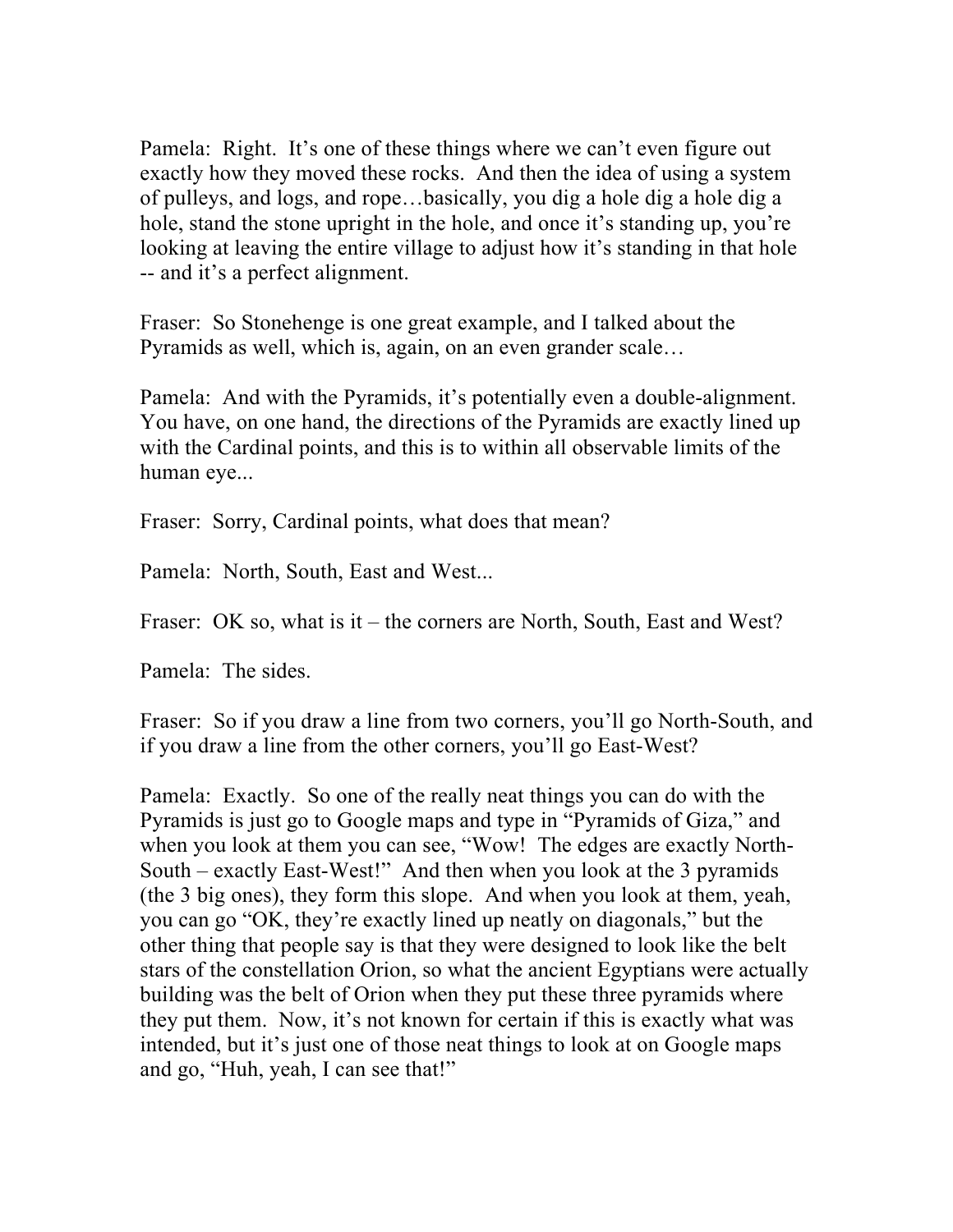Fraser: If they had more time to build more Pyramids, then they could have had the shoulders and the feet and the sword, and the shield...so yeah, I guess they just didn't really commit.

Pamela: Well, considering how big those suckers are, I'm not sure that you really need to worry about commitment issues.

Fraser: Have you ever seen them?

Pamela: Yeah, I was actually there. We actually left Alexandria two hours before the New Year's Eve bombing; so I was there, and if can find the picture, we can post the picture of me, a camel, and a pyramid on the website. They're really quite impressive to see, but if you do visit the Pyramids, take a tour guide who speaks Arabic and will stick to your side because the Pyramids are surrounded by people who are going to try and sell you things, and it's very overwhelming.

Fraser: Yeah, you gotta learn "Leh, shokrun," -- "No, thank you." OK great! So the Pyramids are another one, but there are ancient buildings around the whole world designed for astronomy. These are just a few examples. Let's have some more.

Pamela: The other really neat example that I particularly like to use is… I'm going to mispronounce it…it's the "Chichen Itza." I can't say it -- I'm just going to let you say the word for me. It's this ancient observatory, and when you look at it, you're like "Wow! That's an observatory built out of stone, except the dome doesn't rotate!" And the building was set out with slits in the dome that allow you see when different things line up. So the way the dome is designed, it's not good for letting in light, but it is good for saying "Aha! *That* is lined up *there* now; therefore, I know *when* I am!"

Fraser: So, it's in Mexico, right?

Pamela: It's in Mexico, and it has a lot of sites on it that are related to the planet Venus. This is an old Mayan relic. Venus is one of the particularly important stars, whether it was (not stars, planets)…whether it was up as an evening object or a morning object. And one of the neat things about Venus is you can trace its pattern on the sky by taking observations at the same time everyday, and depending on exactly where Venus and Earth are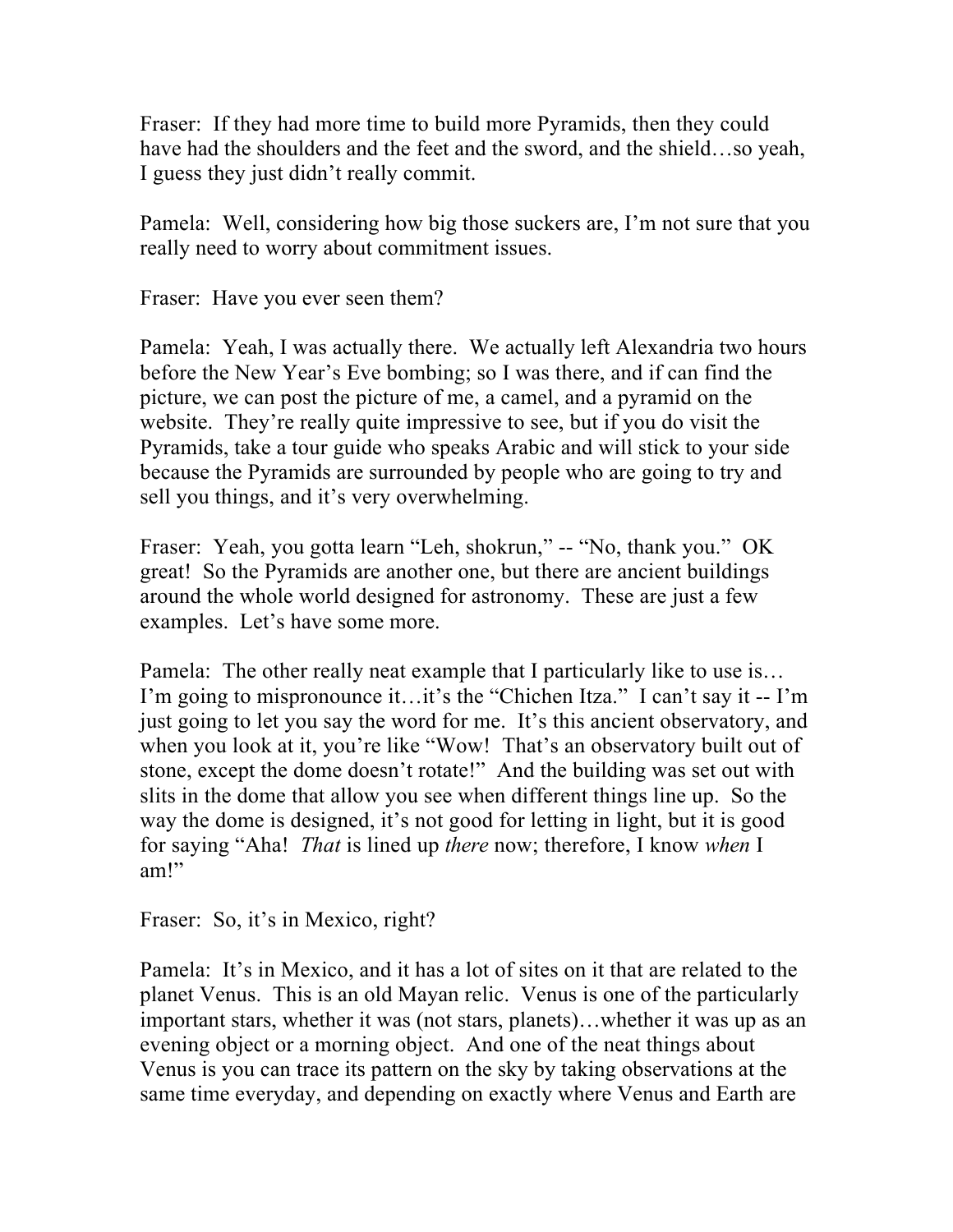in their orbits, you get different snake-like patterns, and so the path of Venus on the sky from night to night to night during each of its appearances is traced out in a whole variety of different Mayan relics.

Fraser: OK, I see, and so they would take that path that you would trace, and then they would make it look like a snake and have it be embedded in some other object.

Pamela: So, it was often feathered serpents, and this was how they viewed it. And it's one of those things where you've got to imagine how they tried to piece together what Venus was because it's this object that only appears – it was two different objects to them – it only appears either right after sunset or right before sunrise, and it's so amazingly bright, but it never hangs around the entire night, and both objects are never up at the exact same time, and so it was seen as two different sides of, basically, a god depending on which culture you were in.

Fraser: But some of them did figure it out, I mean, they realized that it spends some time in the night, then it spends some time in the morning and then it sort of lines up, so if you were going to use Chichen Itza, then you would be able to -- what? -- see through a hole at a certain time and see Venus, and then be able to know "OK, it is this day in the Mayan calendar?"

Pamela: Well, we're still trying to figure out how you use it. That's one of the problems that we run into. This is an example of where we're understanding astronomy within the culture of the people. So we look at the building; we see the orientations of the building relative to north, south, east and west. We look at the carvings on the building; we see references to Venus. We look at the slots; you can tell the slots are designed for lining things up, and we're not entirely sure *what*. It's a challenge! We're still trying to figure out all these different details. We do know that there are places where, if you're standing on the right platform, and you're looking past the right pillar, it lines up with Venus when it's a morning or an evening star, but it's not particular to a time on the Mayan calendar. It's not necessarily particular to a certain orbit, but the alignments are there.

Fraser: Hmm…so then, astronomers would look at this from one point of view, I guess, and they would say, "What did they know then? What parts of modern astronomy did they ancient people have figured out?"…[missing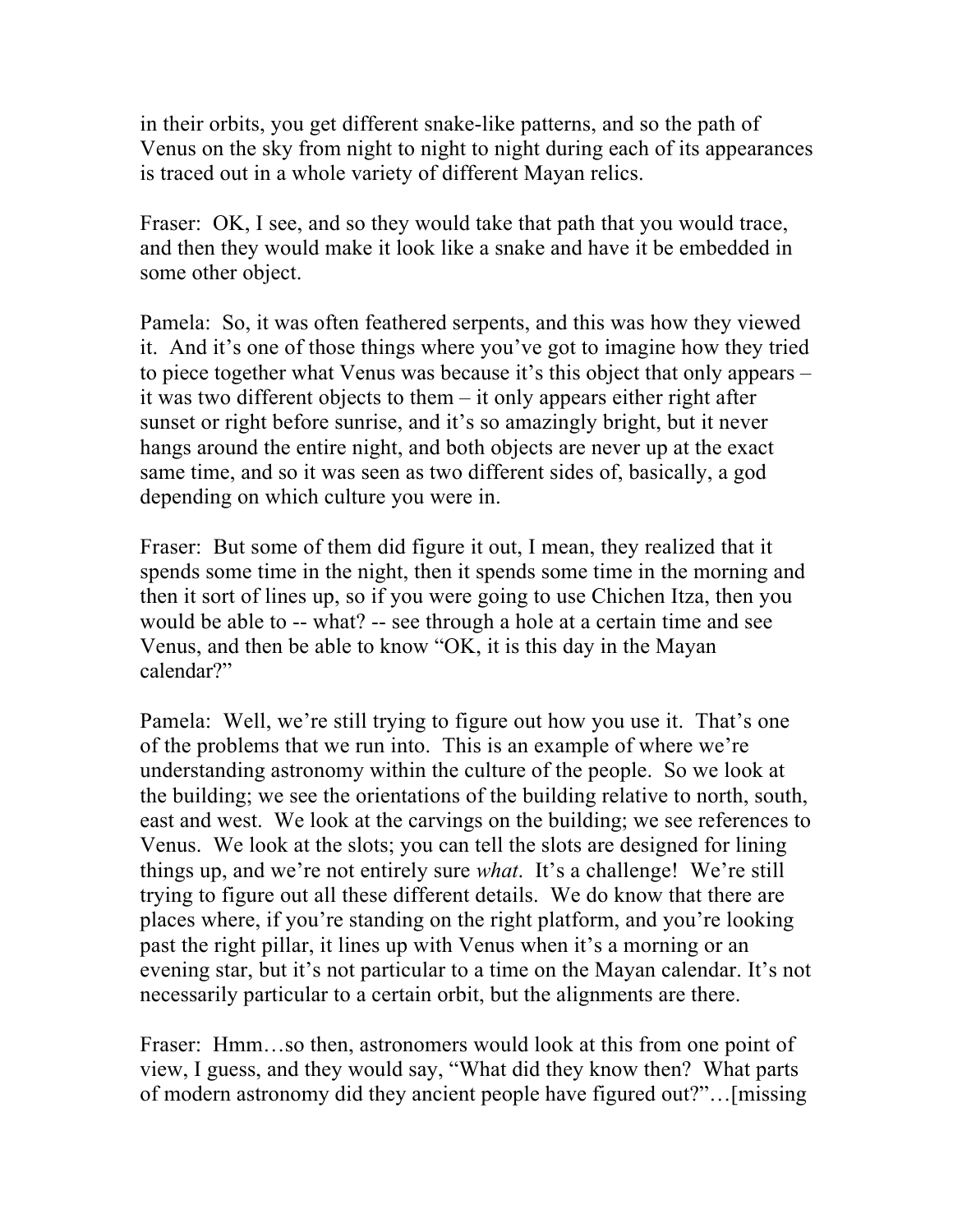audio] and so on, but I can't imagine astronomers going the other way and saying, "What do these things tell us about the people?"

Pamela: And this is where it ends up being two different areas of archaeoastronomy. With things like the Nazca Lines, which are these giant lines in the Atacama Desert that trace out spiders and geometric figures…

Fraser: Yeah, Google map them. I mean, you can see them; they're pretty neat! They are like these enormous, almost like roadways, ground into the desert -- in the Atacama Desert --visible from huge altitudes, and these really elaborate shapes. They're quite amazing!

Pamela: And the thing about the Nazca Lines is you have to be in an airplane to see them. There's a monkey, there's a spider, there's a chicken, there's all kinds of crazy geometric shapes, there's birds and no one's quite sure why, and the way they're made. Different scientists have tried to replicate them, and it's actually not that hard once you figure out how you want to shape the lines. It's just a matter of going through and moving the stones to make the shape you want, so if you can imagine making crop circles, or something…all you need is rope and something to bash down the corn, and you can make any shape you want, but you can't see what shape you're making while you're in the cornfield. Nazca Lines are the same thing. All you need is a rope and a plan and you can make any shape you want, just by moving rocks around. And so, in trying to figure out why, one of the theories that was come up with is, "Well, maybe the head of the spider lines up with something? Maybe the tail of the monkey lines up with something..." And so people have looked for astronomical alignments, and what's been realized is that if you take any one place to stand, and any one thing to line up with on the horizon, and you run simulations, you can always find at least one day of the year that a really bright star or planet aligns with that particular position and place on the horizon, and that makes understanding a lot of this stuff hard because you have to ask yourself, "What's chance and what's on purpose?"

Fraser: Yeah, I mean is that likely? I mean, could you take any object? Could I take a kids' jungle gym and stand at the various corners of it outside and line up with stars and planets? I mean, is it unlikely that you're going to get that kind of a situation?

Pamela: If you start to narrow it down and say "an alignment only on the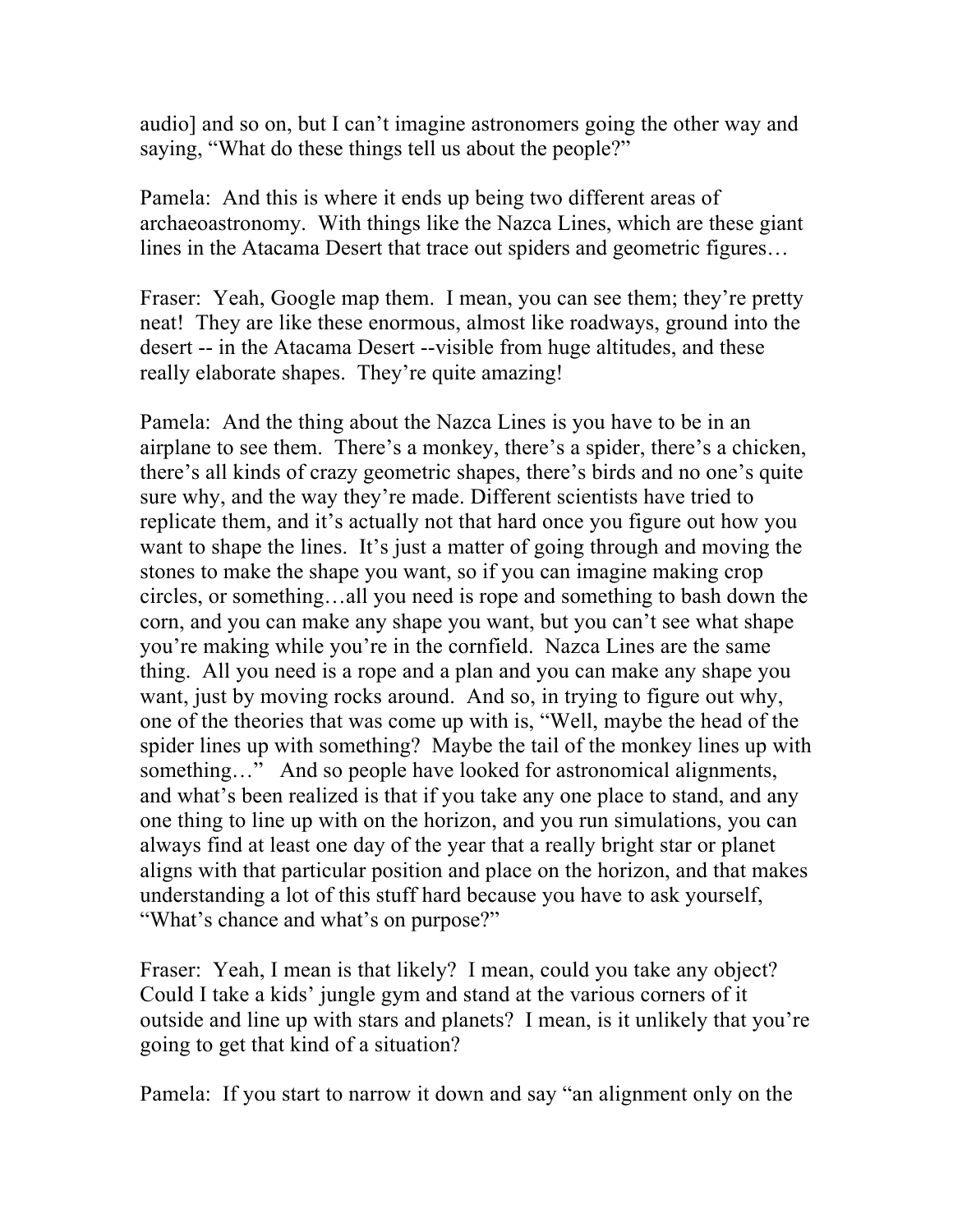solstices and equinoxes," if you start to say "only with planets," if you start to say "only with certain stars of known ethnic importance" – so, like the star Sirius has importance in several societies, then it starts to become a matter of, "No, chance alignment isn't likely," but if you open it up to any day of the year, and any star that is third magnitude or brighter, you can pretty much find alignment with anything if you open up the calendar wide enough.

Fraser: But I think you touched upon something that is really important there, which is that if you find some kind of structure and it lines up with Sirius, for example, perfectly on the winter solstice, maybe, then that really tells you that Sirius is important to that culture. Then you can start digging to find some references to it. So you can see how the archeology will help you, and then knowing the astronomy will then help you find something out about the culture.

Pamela: And this is where it's been so neat looking at Mayan ruins and seeing the "snakes" that mark out the path of Venus in the sky, and this is where it's been so frustrating with Stonehenge trying to figure out, "Well, there's been 165 different alignments found, and there's a 50/50 probability that that's chance," and so trying to figure out what's chance and what's real, and things like: there's a set of holes at Stonehenge -- the Aubrey holes -- and you can come up with all sorts of crazy ways to move rocks from one Aubrey hole to the other Aubrey hole that could predict solar eclipses, lunar eclipses, star cycles, and it's just a matter of: "Well, what do we know? Very little. What is possible? A whole lot."…and trying to infer, "Well, what was it actually used for? Here are our best guesses…" We can only go as far as our best guesses.

Fraser: I can imagine it's almost like a typewriter where all the keys are on it, and there's any combination of keys that you could be mashing, but obviously if you're a writer you can make words. But it's hard to know - if you don't know what the outcome was -- it's hard to know how they were using it because it's so flexible with all of the holes that you could, indeed, predict almost anything you wanted if you were using it right, but at the same time, it could be that they just banged holes in them and thought that it looked good.

Pamela: And this is one of those things where an understanding of statistics becomes very important. It's very easy to say, "Well, because this city is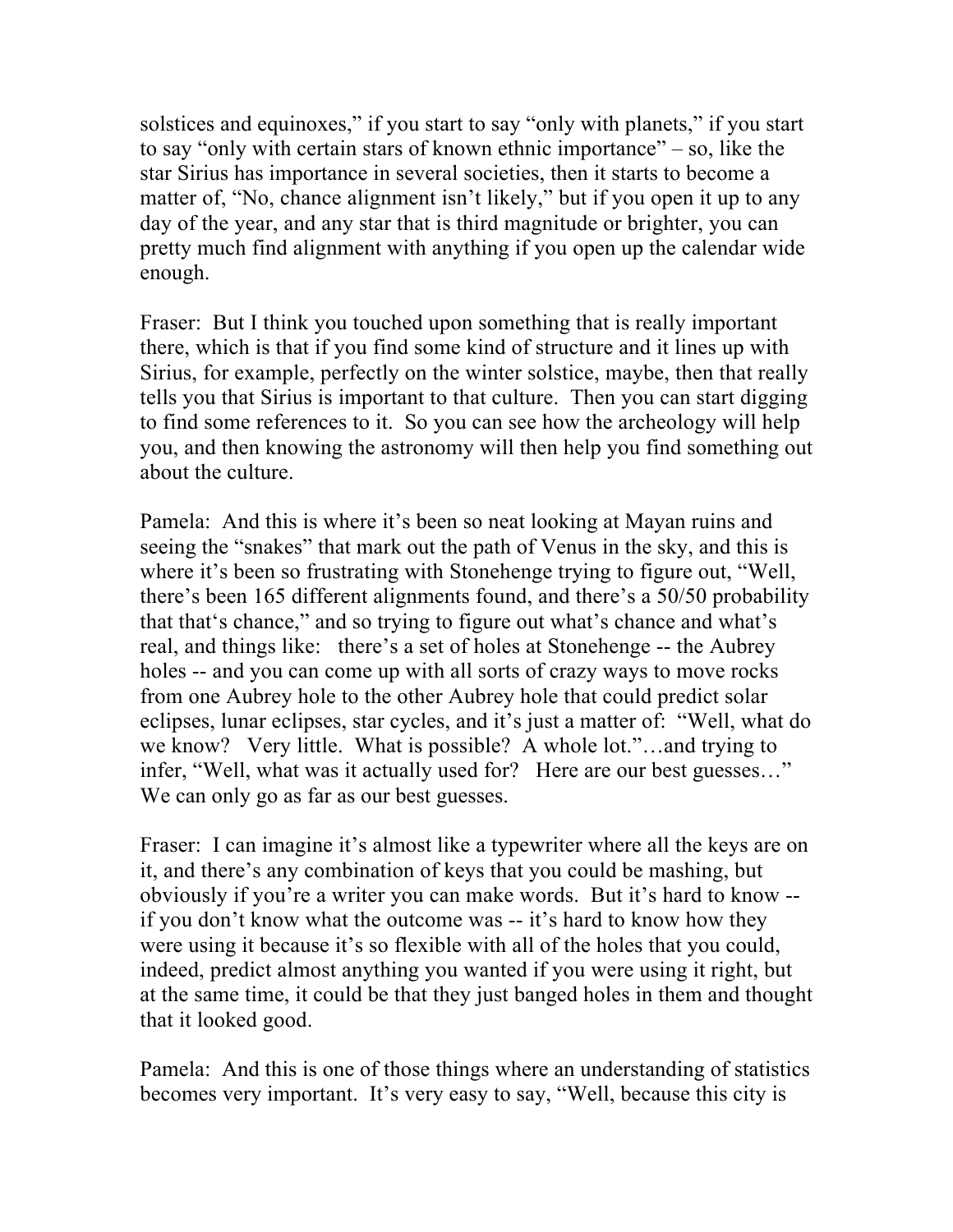laid out like a grid with roads going north-south and east-west, clearly, the equinoxes are very important to this city." No, we're just boring, it's the Midwest; we lay things out as grids. It's easy to infer a lot of stuff and then if you take it one step further, and say, "and this Queen Anne Victorian house that has four chimneys…because these chimneys happen to line up with the rising of Gemini with..." and you can come up with all of this different stuff and suddenly you've created a culture that is a cult of Gemini.

Fraser: Right -- incorrectly.

Pamela: And so you have to step back and say, "OK, what is the probability, in general, of this happening by chance? What are all the other possible things that could have happened?" And it's just like the work that Simon Singh has done, pointing out that with the Bible code, you can also take Moby Dick and find all sorts of things predicted in it just be looking for chance alignments of words.

Fraser: Right, and I think this is where this whole endeavor just leads into pseudo-science and madness because, as you said, you can use almost anything to predict anything, and so you can then retro-fit it back in and say, "See? Stonehenge predicted the Great Fire of London…" you know? If you're using it right -- but it's hard to know whether a person is using it right -- you can predict almost anything. I know that a lot of the 2012 predictions, Mayan calendar, Nostradamus -- all that kind of stuff -- totally relies on that. There's so many ways that you could examine: it could be nothing, it could be an astronomical tool…who knows? You've skirted the issue, but with the Nazca Lines, if you could make a picture big enough for only an airplane to see, then they must have had airplanes, you know? [laughing], hot air balloons, or aliens…but no, they might have just said, "Let's make some great, big pictures because it's cool, and fun, and it shows that I'm rich."

Pamela: Right, and this is where we can come up with some good conclusions. We know that there are things that definitely align with the solstices. There is the marking of the summer solstice at Stonehenge. At New Grange in Ireland there's a clear marking of winter solstice. With the sun dagger, we have the solstices and the equinoxes all clearly marked in the American Southwest. We can tell that human beings like to line things up with north, south, east and west. It's just something we do.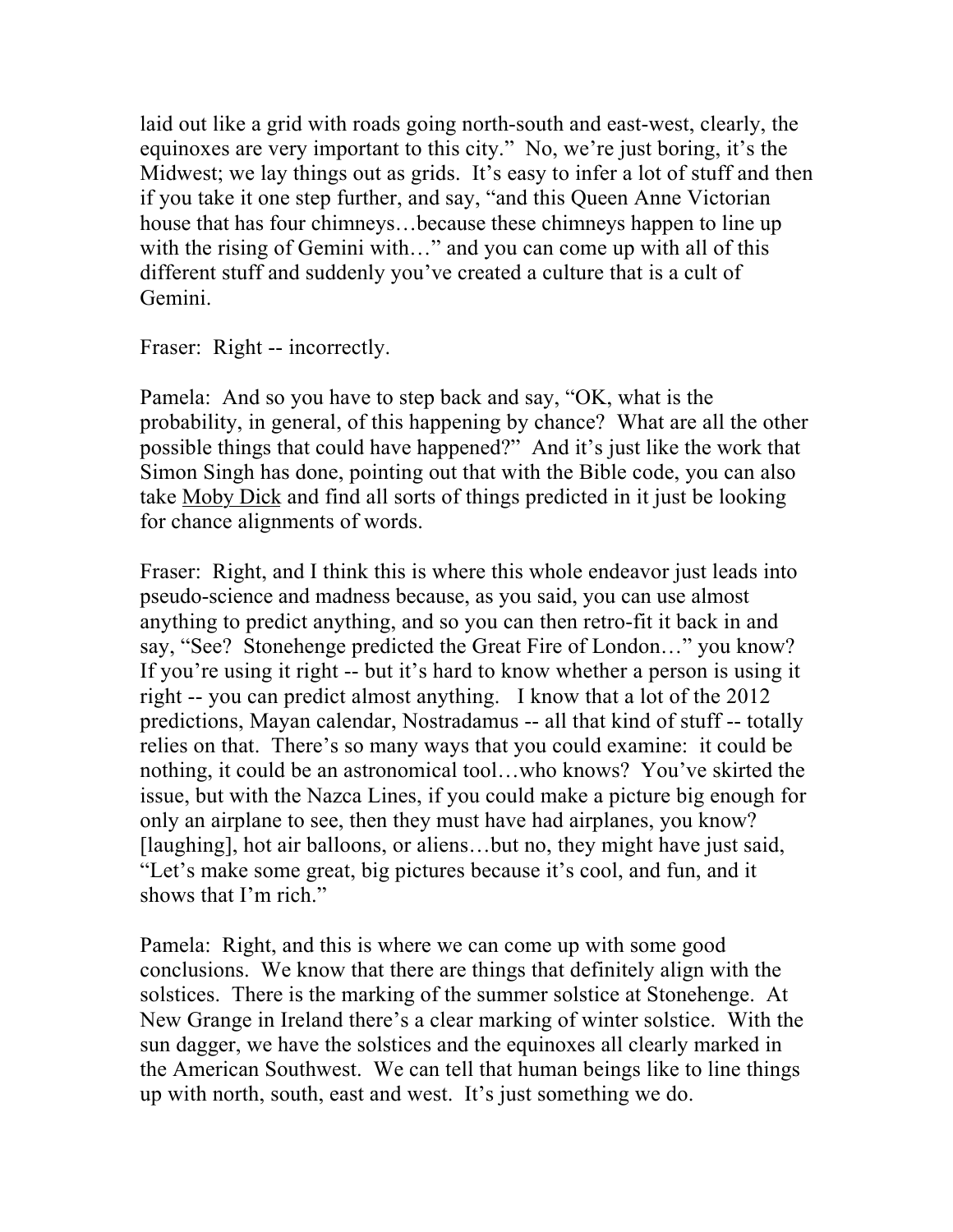Fraser: As someone who lives in Canada, I can tell you that when the days start to get longer, it is a good thing! You want to know that, finally, we're done having shorter nights, now it's time to have longer ones. I can see how a winter solstice is an important thing, and not that complicated, right? You can figure it out pretty easily by looking at the shadows every day, and eventually you'll hone in on the shortest and the longest days of the year.

Pamela: And to get much beyond these solar alignments, and these Cardinal direction alignments, it starts to require us to know something about these cultures. So when we look for alignments…with the Pyramids there's actually windows that only the light of certain stars on certain days do pass through and they were culturally important. With the Mayans, we see Venus replicated. So this is where when we start looking for the alignments that are statistically harder to prove; you have to understand the culture you're working within. So archaeoastronomy is a very rich and complicated field, where sometimes you're just left going, "Huh! That's interesting, but I can't prove it," and other times you're left going, "Wow! I see the same thing over and over and over and, wow! They could observe Venus!'

Fraser: And I bet with modern computers, that's really helped crunch a lot of these numbers. As you said, with statistics you can take this thing, model it in a computer, and then compare it against the night sky and start running simulations. You start to tease out statistical anomalies and say, "Hey, look at that! It *does* work for the solstice, or the Cartesian coordinates…"

Pamela: And where this has become particularly useful, is the sky isn't where it was when the pyramids were built. The sky isn't where it was when Stonehenge was built.

Fraser: That's right, and so the position of the stars, the procession of the Earth's tilt has changed all that, and so they line up with where they *were*, right?

Pamela: Exactly, and so this is one of the things that makes the Pyramids particularly amazing at how well pointed they are. There wasn't a North Star when they built the Pyramids. They had to actually stand there, watch, figure out -- based on the rotations of the stars -- where the North Pole was,